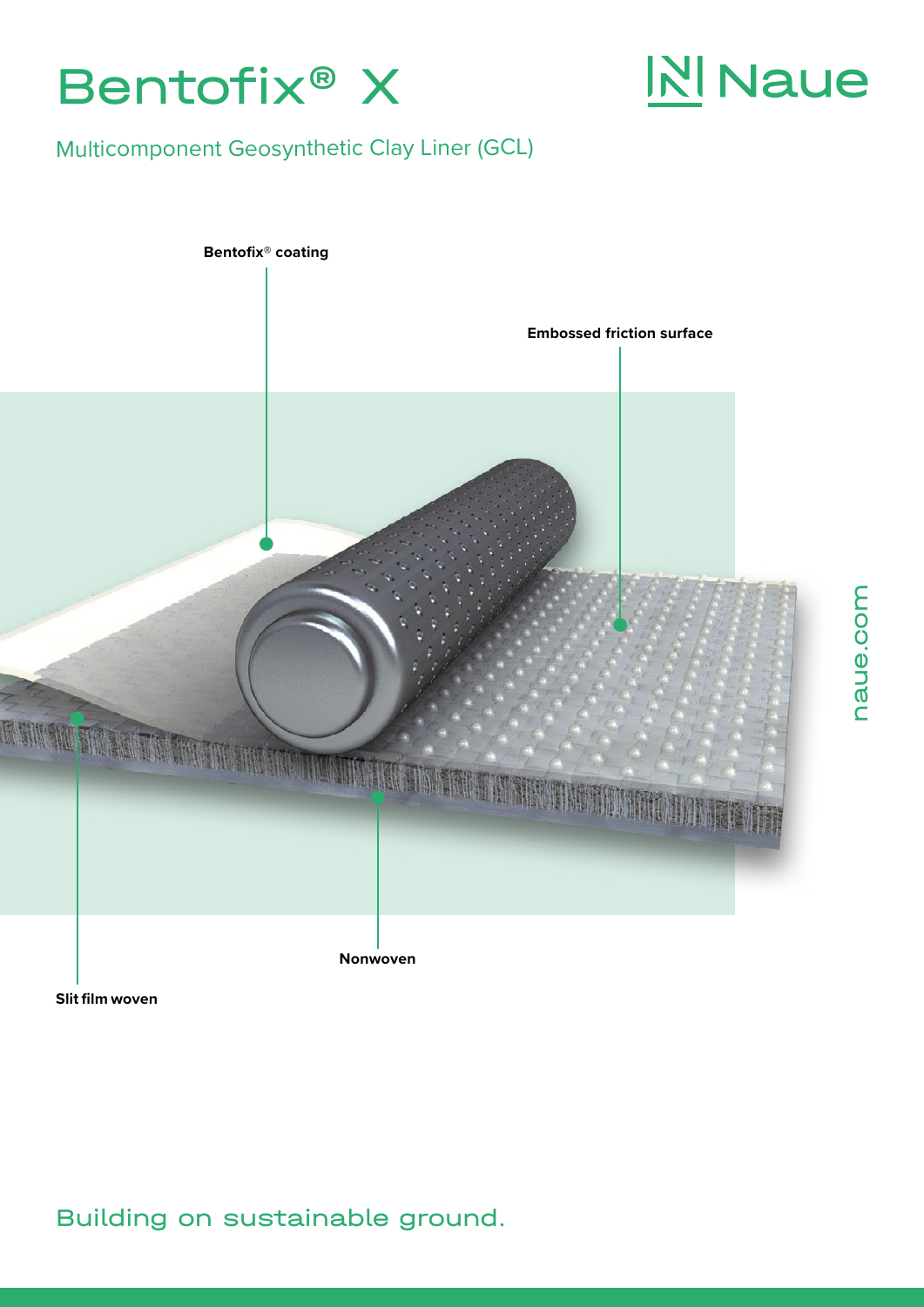**Bentofix® X** multicomponent geosynthetic clay liner (GCL) - also known as geosynthetic clay barrier (GBR-C) - is a needle-punched, fibre-reinforced composite that combines two durable geotextile outer layers and a uniform core of high-swelling sodium bentonite powder with an additional polyethylene extrusion-coated barrier.

This forms a multi-directional, shear-resistant, hydraulic, multicomponent barrier with replastification characteristics.

TYPICAL APPLICATIONS FOR

applications, storage ponds/lagoons and waterproofing

developments, hydraulic engineering, mining and tank farms

BENTOFIX® X GEOSYNTHETIC CLAY

Improves permeation resistance against high water heads in, e.g. hydraulic engineering

Provides improved and immediate gas resistance in, e.g. landfills, containment and waterproofing

Prevents piping if subbase is a coarse aggregate, e.g. in hydraulic engineering applications and

Protects against possible ion exchange in, e.g. the following applications: landfill engineering, containment, groundwater protection, soil encapsulation and brownfield/contaminated land developments, hydraulic engineering, mining, tank farms, storage ponds/lagoons and



LINERS

applications

waterproofing



Fig. 1: Hydraulic head



Fig. 2: Gas barrier



storage ponds/lagoons



Fig. 4: Ion exchange



Fig. 5: Desiccation

Keeps bentonite moist and prevents bentonite dehydration in, e.g. landfill applications, containment, groundwater protection, soil encapsulation and brownfield/contaminated land



Fig. 6: Roots



Fig. 7: Barrier against critical liquids

Prevents root penetration in, e.g. landfill applications, containment, groundwater protection, soil encapsulation and brownfield/contaminated land developments, hydraulic engineering and storage ponds/lagoons

Improves the barrier performance and acts as a chemical protection in , e.g. landfill applications, groundwater protection, soil encapsulation and brownfield/contaminated land developments, mining and tank farms

2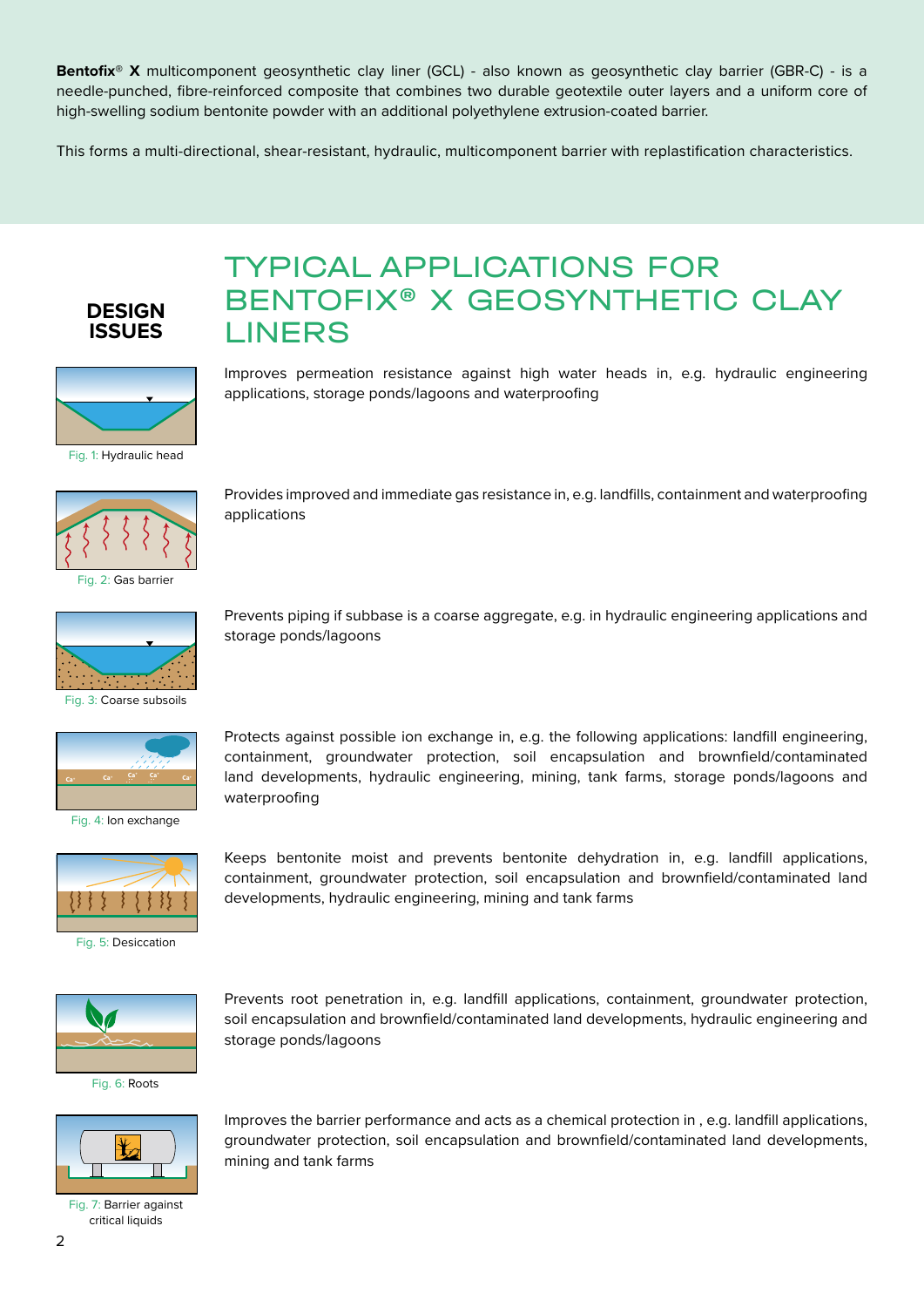

Bentofix<sup>®</sup> X GCLs exemplify how geosynthetics perform best: by interacting with natural elements to create something stronger or more secure. The main advantage of Bentofix® X is that it can be used for versatile sealing applications.

#### **Two independent sealing barriers**

The polyethylene extrusion-coated barrier improves the sealing performance and acts as a protection for the bentonite against ion exchange and against more challenging chemicals, and as an immediate gas barrier.

#### **Less cover soil, better performance**

Bentofix<sup>®</sup> X now achieves an increased resistance against desiccation while requiring less cover soil when compared to standard GCL applications.

### **Durable long-term shear strength**

Bentofix® X is available with smooth (X2) or textured (X5F and X10F) PE coating, offering unique advantages regarding slope stability. The coating is also homogeneously extruded and firmly bonded to the GCL. No shrinkage or delamination caused in climates with high temperatures.





#### Fig. 8: Desiccation behaviour of geosynthetic clay liners in a laboratory test

#### Fig. 9:

Flow rate among multicomponent GCL interfaces